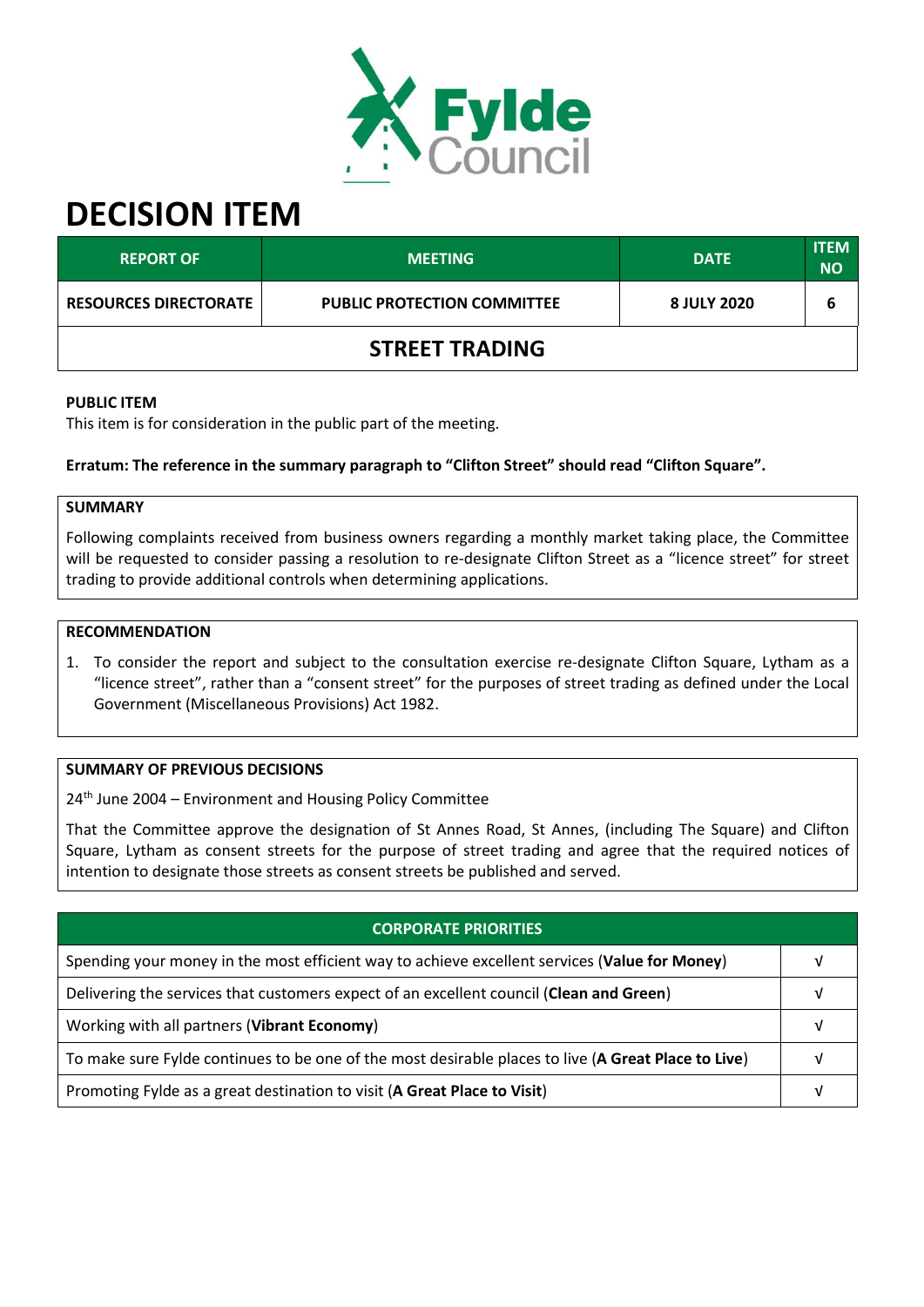# **REPORT**

- 1. The Local Government (Miscellaneous Provisions) Act 1982 (the Act) contains provisions relating to street trading. Street trading is defined in the Act as "selling or exposing or offering for sale of any article (including a living thing) in a street" and a street is defined as, "any road, footway, beach or other area to which the public have access without payment".
- 2. Fylde has adopted the provisions of the Act and most streets in the Borough are designated as "consent streets" which means that consent from the council is required in order to carry out street trading. A small number of streets in Lytham, St Annes and Kirkham are designated as "prohibited streets" where trading may not take place under any circumstances.
- 3. Members may wish to note that in 2004, the Council re-designated St Annes Road West, St Annes (including the Square) and Clifton Square, Lytham from prohibited streets to consent streets for the purposes of street trading.
- 4. At the time, the purpose of allowing controlled street trading in the two town centres was to add vitality to the areas, creating added attractions and amenities and adding to the reputation of the town. Done in the right way, with controlled restrictions, it is recognised that trading could have major benefits to the town centres.
- 5. Since that time, a limited amount of trading has taken place with the main trader being an ice cream seller and his purpose-built trike.
- 6. A market has also taken place once a month which has recently attracted complaints from traders in the town, concerned that the market was selling similar or the same items at significantly cheaper prices than the "bricks and mortar" traders of Lytham. As such, consideration has been given to this to identify an appropriate solution to allowing the market to continue whilst considering the needs of the existing traders.
- 7. The current designation of the street as consent street provides some controls and conditions may be attached where reasonably necessary and may include conditions to prevent the obstruction of the street and nuisance or annoyance whether to persons using the street or otherwise.
- 8. However, the legislation also refers to "licence streets", where a licence is issued, rather than a consent, the difference being that a council could licence streets in areas where they wanted to exercise specific control, eg setting up pitches, in effect creating a formal street market, where charges could be levied for cleaning and collecting refuse. Whilst this is useful, issuing street trading licences also provides the Council with additional powers in terms of imposing conditions relating to the size and type of any stall and prohibiting or restricting the amount of waste left.
- 9. Furthermore, reasons for refusal of a street trading licence include "[that there are already enough traders](https://www.legislation.gov.uk/ukpga/1982/30/schedule/4https:/www.legislation.gov.uk/ukpga/1982/30/schedule/4)  [trading in the street from shops or otherwise in the goods in which the applicant desires to trade](https://www.legislation.gov.uk/ukpga/1982/30/schedule/4https:/www.legislation.gov.uk/ukpga/1982/30/schedule/4)" . Any applicant aggrieved by a decision to refuse to grant or renew a licence may appeal the decision to the Magistrates Court.
- 10. Prior to passing a resolution to re- designate any street under the terms of the Local Government (Miscellaneous Provisions) Act 1982, the Council is required to publish a notice of that re-designation in a local newspaper circulating in the area and serve a copy of the notice on the Chief Constable for Lancashire and Lancashire County Council Highway Authority.
- 11. Should the Committee be minded to pass the resolution, a fee for the licence will be required and a separate report will be submitted to the Environment, Health and Housing Committee recommending the level of fee to be set.
- 12. Therefore, in order to progress the matter, members are requested to consider the re-designation of the street as Clifton Square as a licence street, rather than a consent street. To conclude, members are asked to note the report and consider instructing officers to make the necessary arrangements to publish an intention of a resolution as referred to in point 10 above.